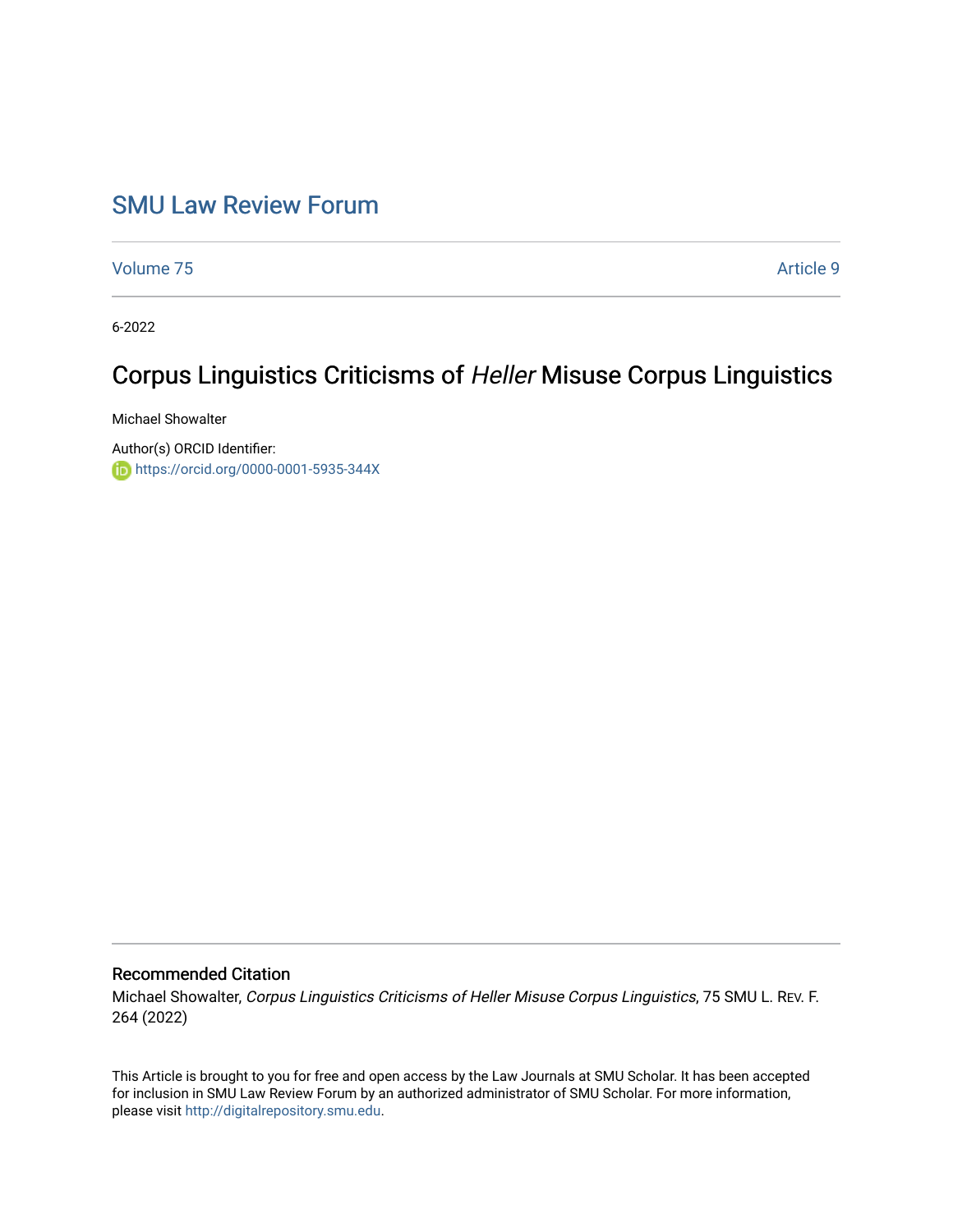# SMU Law Review Forum

Volume 75 June 2022 264-276

# CORPUS LINGUISTICS CRITICISMS OF *HELLER*  MISUSE CORPUS LINGUISTICS

### *Michael Showalter\**

In recent years, a number of commentators have asserted that new corpuslinguistics evidence undermines the U.S. Supreme Court's 2008 landmark holding in *District of Columbia v. Heller* that the Second Amendment protects an individual right to possess and carry weapons.1 But these commentators have misused corpus linguistics, and their analytical errors underscore that judges should exercise caution when invoking corpus data and should not uncritically accept conclusions drawn by linguistics experts.

Legal corpus linguistics is a relatively new tool for illuminating a legal text's original meaning. Its method is to search large databases of language usage from around the time of the law's enactment. While virtually unheard of as a judicial tool just a decade ago, citation of corpus linguistics in judicial opinions including at the Supreme Court—has spiked in recent years.2 One scholar has predicted that corpus linguistics "will revolutionize statutory and constitutional

DOI: https://doi.org/10.25172/slrf.75.1.9

<sup>\*</sup> J.D. 2016, Yale Law School (https://orcid.org/0000-0001-5935-344X). I thank Joel Alicea, William Baude, Neal Goldfarb, Megan McGlynn, and James Phillips for their comments on my draft.

<sup>1.</sup> *See* Dennis Baron, *Corpus Evidence Illuminates the Meaning of* Bear Arms, 46 HASTINGS CONST. L.Q. 509 (2019); Alison L. LaCroix, *Historical Semantics and the Meaning of the Second Amendment*, PANORAMA (Aug. 3, 2018), http://thepanorama.shear.org/2018/08/03/historicalsemantics-and-the-meaning-of-the-second-amendment [https://perma.cc/M2AY-YP4]; Goldfarb, *A (Mostly Corpus-Based) Linguistic Reexamination of* D.C v. Heller *and the Second Amendment*, SSRN (Feb. 27, 2021), https://papers.ssrn.com/sol3/papers.cfm?abstract\_id=3481474 [https://perma.cc/TX59-JTFW]; James C. Phillips & Josh Blackman, *Corpus Linguistics and*  Heller, 56 WAKE FOREST L. REV. 609 (2021) (concluding that corpus data undermines aspects of both the *Heller* majority and the dissent); Josh Jones, Comment, *The "Weaponization" of Corpus Linguistics: Testing* Heller*'s Linguistic Claims*, 34 BYU J. PUB. L. 135 (2019) (same).

<sup>2.</sup> *See* Kevin Tobia, *The Corpus and the Courts*, U. CHI. L. REV. ONLINE (Mar. 5, 2021), https://lawreviewblog.uchicago.edu/2021/03/05/tobia-corpus/ [https://perma.cc/HA7P-YP3A] ("[B]etween 2018 and 2020, legal corpus linguistics was cited in the U.S. Supreme Court; in the D.C., Federal, Third, and Sixth Circuits; in U.S. District Courts; and in state courts in Alabama, Idaho, Michigan, Montana, Ohio, and Utah.").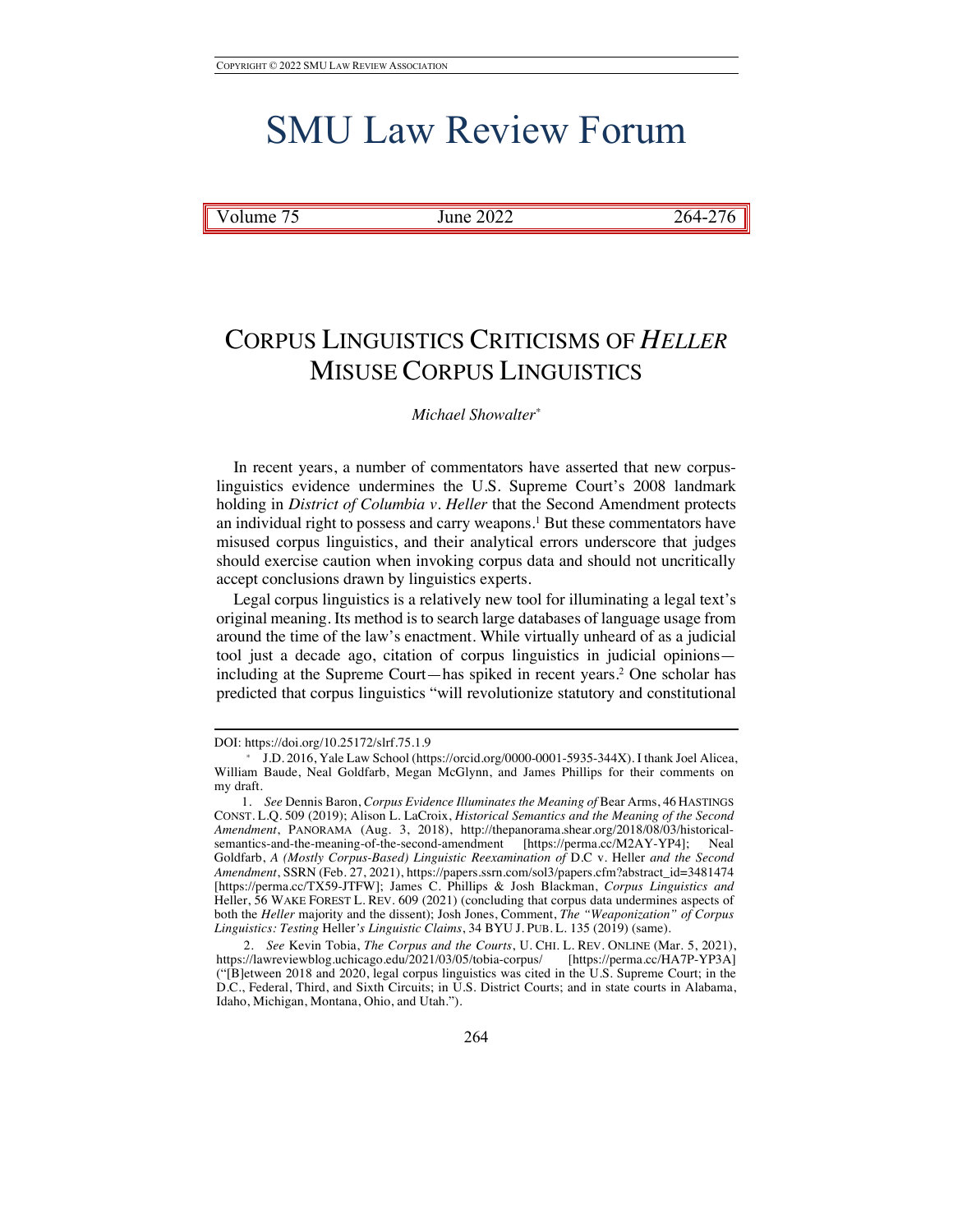interpretation."3 Legal corpus linguistics' ascendance has brought it detractors and defenders from the academy and from the bench.4

Corpus-linguistics commentators recently have weighed in on the meaning of the Second Amendment phrase *keep and bear arms*, a central issue in *Heller*. 5 While the *Heller* majority concluded that the right to keep and bear arms broadly protects the possession and carrying of weapons, $6$  the dissent concluded that the right is limited to military service.<sup>7</sup> The dissent observed that at the time of ratification there existed an idiomatic sense of the term *bear arms* meaning "to serve as a soldier."8 The majority countered that it is absurd to say that the Second Amendment protects a right to serve as a soldier, and concluded that the Amendment uses a literal sense of *bear arms* meaning "carry weapons."9

Corpus-linguistics commentators have concluded that corpus data unavailable in 2008 establishes that *bear arms* was used more often in the idiomatic military sense than the literal sense at the time of ratification.<sup>10</sup> They argue that this data is probative of how the Second Amendment uses the term, and according to most of them, it establishes that the Second Amendment uses the idiomatic military sense.

This Article argues that these commentators are wrong. Frequency data comparing the literal and idiomatic senses may be relevant if there is ambiguity as to which sense the Second Amendment uses, but most of the commentators do not even mention the *Heller* majority's conclusion that there is no ambiguity because in context the idiomatic reading is absurd. And the *Heller* majority was right—traditional tools of interpretation establish that the idiomatic reading is not plausible. It is error to treat frequency data comparing senses as relevant without establishing the existence of even a modest level of ambiguity. Compounding the problem, most of the commentators compare uses of *bear* 

<sup>3.</sup> Amanda K. Fronk, *Big Lang at BYU*, BYU MAG. (Summer 2017) (quoting Lawrence Solum), https://magazine.byu.edu/article/big-lang-at-byu/ [https://perma.cc/4N65-8RH8].

<sup>4.</sup> *Compare, e.g*., Facebook, Inc. v. Duguid, 141 S. Ct. 1163, 1174–75 (2021) (Alito, J., concurring in the judgment); Bostock v. Clayton Cnty., 140 S. Ct. 1731, 1769 n.22 (2020) (Alito, J., dissenting); Carpenter v. United States, 138 S. Ct. 2206, 2238 & n.4 (2018) (Thomas, J., dissenting); Wilson v. Safelite Grp. Inc., 930 F.3d 429, 439–45 (6th Cir. 2019) (Thapar, J., concurring in part and in the judgment); Am. Bankers Ass'n v. Nat'l Credit Union Admin., 306 F. Supp. 3d 44, 68 & nn.5–6 (D.D.C. 2018) (Friedrich, J.); Thomas R. Lee & Stephen C. Mouritsen, *Judging Ordinary Meaning*, 127 YALE L.J. 788 (2018); Lawrence B. Solum, *Triangulating Public Meaning: Corpus Linguistics, Immersion, and the Constitutional Record*, 2017 BYU L. REV. 1621 (2018); Lawrence M. Solan & Tammy Gales, *Corpus Linguistics as a Tool in Legal Interpretation*, 2017 BYU L. REV. 1311 (2018); *with Wilson*, 930 F.3d at 445–48 (Stranch, J., concurring); Kevin Tobia, *Testing Ordinary Meaning*, 134 HARV. L. REV. 726 (2020); Carissa Byrne Hessick, *Corpus Linguistics and the Criminal Law*, 2017 BYU L. REV. 1503 (2018); Anya Bernstein, *Legal Corpus Linguistics and the Half Empirical Attitude*, 106 CORNELL L. REV. 1397 (2021); John S. Ehrett, *Against Corpus Linguistics*, 108 GEO. L.J. ONLINE 50 (2019); Donald Drakeman, *Is Corpus Linguistics Better than Flipping a Coin?*, 109 GEO. L.J. ONLINE 81 (2020).

<sup>5.</sup> I italicize uses of phrases as phrases. *See, e.g.*, TEX. L. REV., MANUAL ON USAGE & STYLE § 4.06 (14th ed. 2020).

<sup>6.</sup> District of Columbia v. Heller, 554 U.S. 570, 581–92 (2008).

<sup>7.</sup> *Id.* at 646–652 (Stevens, J., dissenting).

<sup>8.</sup> *Id.* at 646.

<sup>9.</sup> *Id.* at 584, 586–87 (majority opinion).

<sup>10.</sup> *See infra* note 28.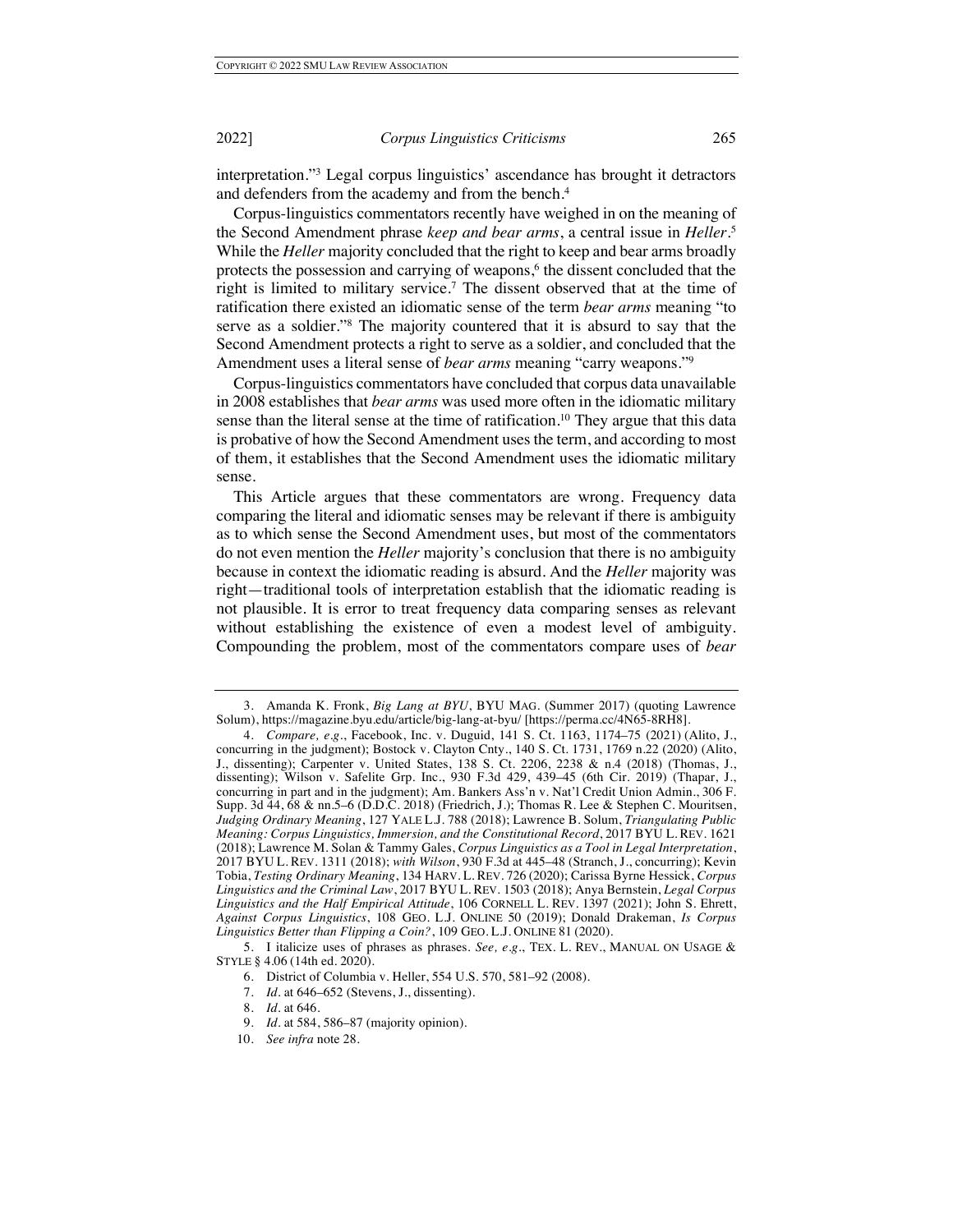*arms* in military *contexts* versus nonmilitary *contexts*, but ambiguity can exist only with respect to distinct *senses*. In sum, most of the commentators have skipped step one (establish a degree of ambiguity) and botched step two (compare usage of the competing senses).

These multiple linguistic errors—made not by newcomers but by a group of scholars that includes a pioneer of legal corpus linguistics and others who have described themselves to the Supreme Court as "experts in the field of linguistics, law, and legal history"<sup>11</sup>—highlight that judges and practitioners should exercise caution when evaluating assertions from corpus data. That is not controversial leading proponents of legal corpus linguistics often have been quick to sound similar warnings.<sup>12</sup> But amid a developing debate over use of corpus linguistics in the law, this Article is significant both for its substantive Second Amendment implications and as an interpretive cautionary tale.

\* \* \*

The Second Amendment provides: "A well regulated Militia, being necessary to the security of a free State, the right of the people to keep and bear Arms, shall not be infringed."13 In *Heller*, the U.S. Supreme Court held that the Amendment protects an individual right to possess and carry weapons in case of confrontation.14 Justice Scalia, the most prominent pioneer of modern originalism, wrote the majority opinion. Dissenting with three other justices, Justice Stevens concluded that the Amendment "does not curtail the Legislature's power to regulate the nonmilitary use and ownership of weapons."15 The justices contested several aspects of the Amendment's language, but probably most important was their dispute over the meaning of *keep and bear arms*. Justice Scalia concluded that the phrase protects the possession and carrying of weapons in case of confrontation,16 while Justice Stevens concluded that the phrase protects a right "to possess arms if needed for military purposes and to use them in conjunction with military activities."<sup>17</sup>

13. U.S. CONST. amend. II.

15. *Id.* at 637–38 (Stevens, J., dissenting).

<sup>11.</sup> Brief for Corpus Linguistics Professors and Experts as Amici Curiae Supporting Respondents at 1, N.Y. State Rifle & Pistol Ass'n, Inc. v. City of New York, 140 S. Ct. 1525 (2020) (No. 18-280), 2019 WL 3824697, at \*1; Brief for Corpus Linguistics Professors and Experts as Amici Curiae Supporting Respondents at 1, N.Y. State Rifle & Pistol Ass'n, Inc. v. Bruen, No. 20- 843, 2021 WL 4353034, at \*1.

<sup>12.</sup> *E.g.*, Solan & Gales, *supra* note 4, at 1357 (use of corpus data requires "asking the right questions, conducting the right searches, and drawing valid inferences"); Phillips & Blackman, *supra* note 1, at 684 ("[O]ur research highlights some of the limitations of applying corpus linguistics to constitutional interpretation."); Thomas R. Lee & Stephen C. Mouritsen, *The Corpus and the Critics*, 88 U. CHI. L. REV. 275, 279, 351 (2021) (while corpus linguistics "can address shortcomings of existing tools for assessing the ordinary meaning of legal language," "there certainly are some wrinkles to iron out"); Solum, *supra* note 4, at 1647 ("[C]orpus data alone cannot disambiguate the text."); *cf.* Tobia, *supra* note 2 ("I suspect that many of Lee and Mouritsen's 'critics'" believe that "at least some version of good corpus linguistics can provide at least some evidence of ordinary meaning, in at least some circumstances.").

<sup>14.</sup> 554 U.S. at 592.

<sup>16.</sup> *Id.* at 592 (majority opinion).

<sup>17.</sup> *Id.* at 646 (Stevens, J., dissenting).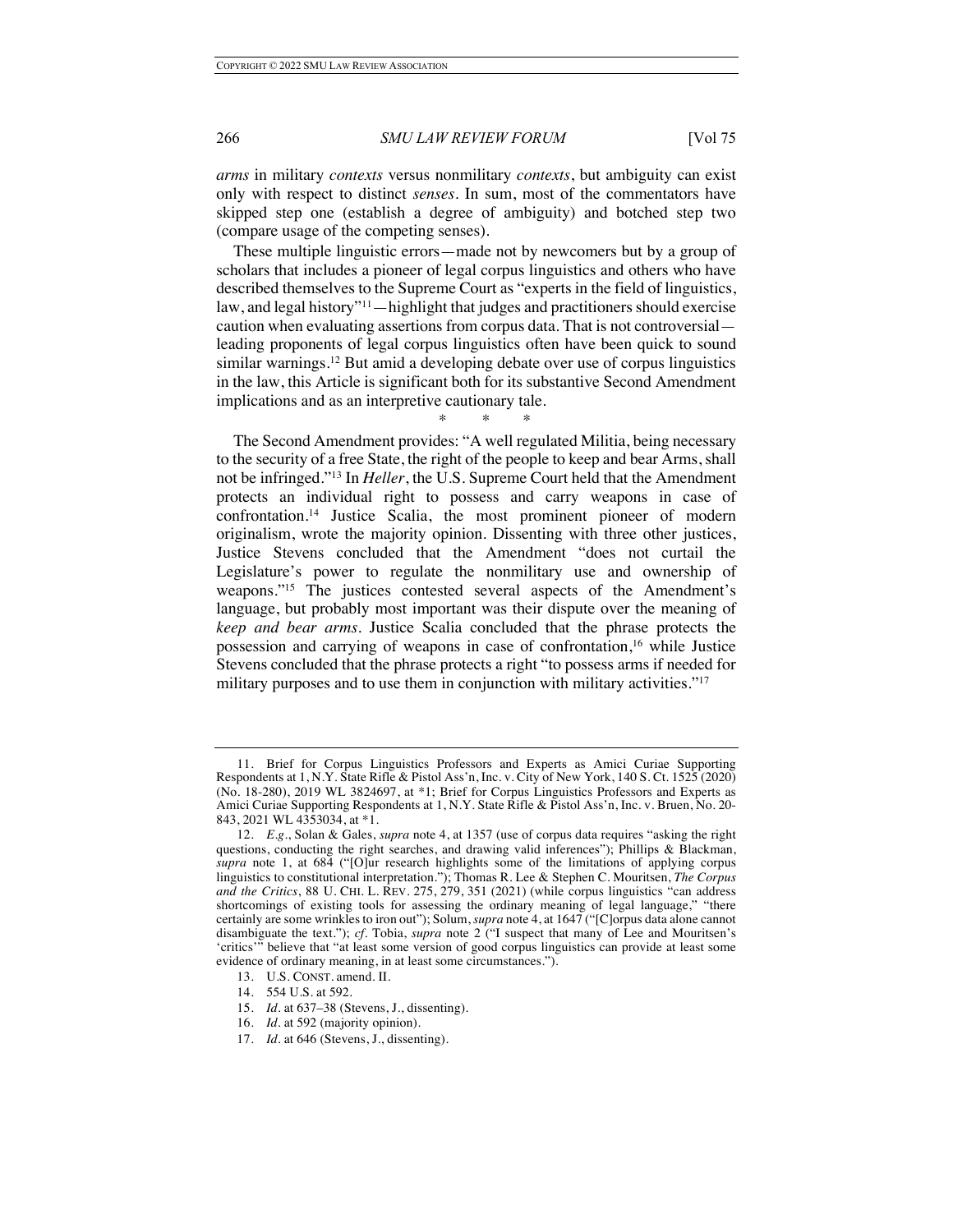Justice Scalia and Justice Stevens agreed that at the time of ratification the term *bear arms* carried both an idiomatic sense and a literal sense.18 A *sense* is a meaning of a word. For example, the word *play* carries a different sense (a different meaning) in these sentences: (1) We went to see the play *Romeo and Juliet* at the theater; (2) The coach devised a play that surprised the other team. These different senses require separate dictionary definitions. A word usage is *ambiguous* when it is unclear what sense the word usage employs—stating that "the play was a success" without context leaves *play* ambiguous because the statement could plausibly employ either the theater sense or the sports sense.<sup>19</sup> And an *idiom*, to give one more background definition, is a figure of speech when we say that someone "kicked the bucket," for example, we usually mean that they died, not that they physically kicked a bucket.

In *Heller*, it was uncontested that the *bear arms* idiom referred to service as a soldier or the waging of war.<sup>20</sup> If someone *bore arms* in the idiomatic sense, they were serving as a soldier or off to war, not physically using an arm at the moment. It was also uncontested that the literal sense of *bear arms* meant to physically carry a weapon.21 While Justice Scalia concluded that the Second Amendment uses the literal sense of *bear arms*, Justice Stevens concluded that it uses the idiomatic sense.

Well, not quite. Although Justice Stevens asserted at times that *bear arms*  should be read idiomatically, recall his conclusion that *keep and bear arms*  means "to possess arms if needed for military purposes and to use them in conjunction with military activities."22 That describes literal, not figurative, arms-bearing—it refers to someone physically possessing and using arms. Justice Scalia criticized Justice Stevens for this inconsistency and conjectured that he didn't ultimately adopt the idiomatic reading because that reading would "cause the protected right to consist of the right to be a soldier or to wage war an absurdity that no commentator has ever endorsed."23 Justice Stevens did not respond.

\* \* \*

Since *Heller* was decided, corpus linguistics as an aid in the interpretation of legal text has made significant inroads in the legal community.<sup>24</sup> Corpus linguistics involves searches of large databases composed of the text of newspapers, books, speeches, television, and so on.25 These searches allow interpreters to examine word usage with statistical rigor rather than relying on

<sup>18.</sup> *See id.* at 584–86 (majority opinion); *id.* at 646 (Stevens, J., dissenting).

<sup>19.</sup> *See* Lawrence Solum, *Legal Theory Lexicon: Vagueness and Ambiguity*, LEGAL THEORY BLOG (Mar. 15, 2020), https://lsolum.typepad.com/legaltheory/2020/03/legal-theory-lexiconvagueness-and-ambiguity.html [https://perma.cc/AT4X-64W7].

<sup>20.</sup> *See Heller*, 544 U.S. at 586 (majority opinion); *id.* at 646 (Stevens, J., dissenting).

<sup>21.</sup> *See id.* at 584–86 (majority opinion).

<sup>22.</sup> *Id.* at 646 (Stevens, J., dissenting).

<sup>23.</sup> *Id.* at 586 (majority opinion).

<sup>24.</sup> *See generally* Tobia, *supra* note 2.

<sup>25.</sup> *See* Lee & Mouritsen, *supra* note 12, at 277 ("Corpus linguistics is the study of language through the analysis of large bodies of naturally occurring text.").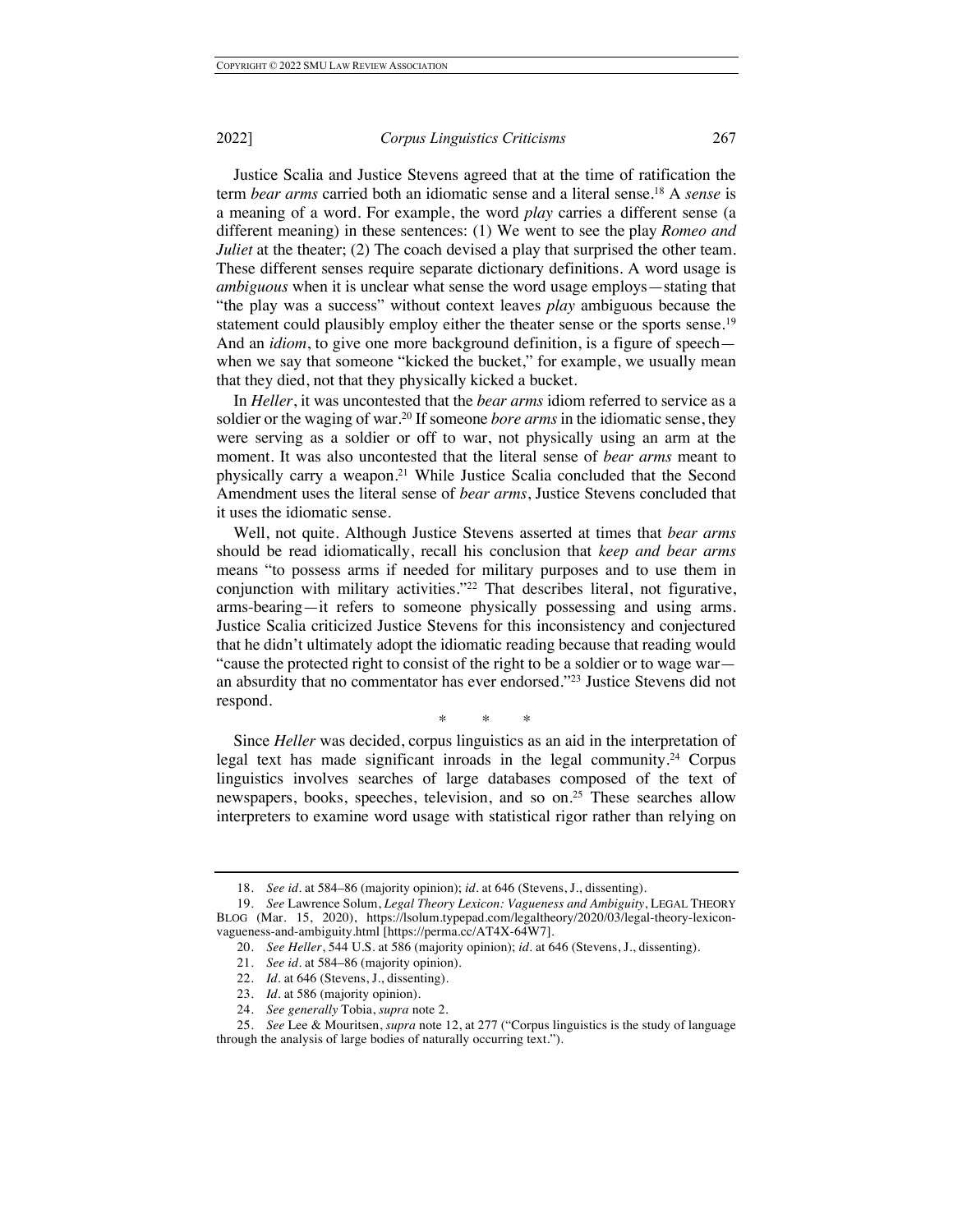isolated examples or their intuition.26 Most relevant here, corpus data can shed light on how often a word was used in a particular sense at a particular time. That frequency data might help resolve ambiguity in a particular legal text's usage of the word.<sup>27</sup> Recently, commentators have employed frequency data to determine in what sense the Second Amendment uses *bear arms*.

These commentators have concluded that at the time of ratification *bear arms* was used in the idiomatic sense more often than in the literal sense (or, as some have characterized it, more often in a collective/militia sense than an individual sense).<sup>28</sup> From that conclusion, some of them have asserted that Justice Scalia's interpretation of *bear arms* is wrong.<sup>29</sup> And in light of this "[n]ewly available corpus linguistics evidence," several of them have urged the Supreme Court to cabin *Heller*. 30

These commentators have been much too quick, however, to test Justice Scalia's interpretation of *bear arms* with frequency data. As noted, frequency data might help resolve ambiguity. But when it is clear which sense a word usage employs, there is by definition no ambiguity. And that is true even if the sense can be employed in different contexts. This point is the core linguistic reality that several of the commentators have completely missed. Sometimes a word is used in competing senses ("read a book" versus "read a face"), while other times a word is used in the same sense but in different contexts ("read a book" versus "read a magazine"). When a person reads a book, they are *reading* in the same sense that they are *reading* when they read a magazine. When they read a face, however, they are *reading* in a different sense. If we don't know whether a usage of *read* employs the text-reading sense or the face-reading sense, frequency data might help resolve the ambiguity. On the other hand, imagine a law providing that "the right to read text shall not be infringed." (This is a weird law but the hypothetical will make the point.) Because it is evident that *read* is being used

29. *See* Goldfarb, *supra* note 1, at 3, 27; Baron, *supra* note 1, at 510; LaCroix, *supra* note 1.

30. Brief for Corpus Linguistics Professors and Experts as Amici Curiae Supporting Respondents at 17, N.Y. State Rifle & Pistol Ass'n, Inc. v. City of New York, 140 S. Ct. 1525 (2020) (No. 18-280), 2019 WL 3824697, at \*17; *see also* Brief for Corpus Linguistics Professors and Experts as Amici Curiae Supporting Respondents at 3–4, N.Y. State Rifle & Pistol Ass'n, Inc. v. Bruen, No. 20-843, 2021 WL 4353034, at \*3–4 (arguing that "recent findings in the field of corpus linguistics" "caution[] against expanding the right recognized in *Heller*"); Brief of Neal Goldfarb as Amicus Curiae in Support of Respondents at 5, N.Y. State Rifle & Pistol Ass'n v. City of New York, 140 S. Ct. 1525 (2020) (No. 18-280), 2019 WL 3987630, at \*5 ("[G]iven that *Heller* has been called in[to] question, it would be a mistake for the Court to continue applying *Heller*.").

<sup>26.</sup> *See id.* at 285–86, 285 n.48.

<sup>27.</sup> *See* Lee & Mouritsen, *supra* note 4, at 829–30.

<sup>28.</sup> *See* Goldfarb, *supra* note 1, at 3 ("The corpus data for bear arms was overwhelmingly dominated by uses of the phrase in its idiomatic military sense."); Jones, *supra* note 1, at 136 ("[T]he phrase *bear arms* was recorded more often in its [idiomatic] sense than its carrying sense in the latter half of the eighteenth century."); Baron, *supra* note 1, at 510 ("Founding-era sources almost always use *bear arms* in an unambiguously military sense."); Phillips & Blackman, *supra*  note 1, at 674 ("The overwhelming majority of *bear arms* was the 'collective/militia' sense."); LaCroix, *supra* note 1 ("[I]n 67.4 percent of the instances in which the phrase 'bear arms' was used in books published between 1760 and 1795, the phrase was being employed in a collective sense."). *But see* Jones, *supra* note 1, at 165 (arguing that other commentators substantially overstate the discrepancy); *id.* at 157 (noting disagreement with another commentator's coding decisions "in several respects").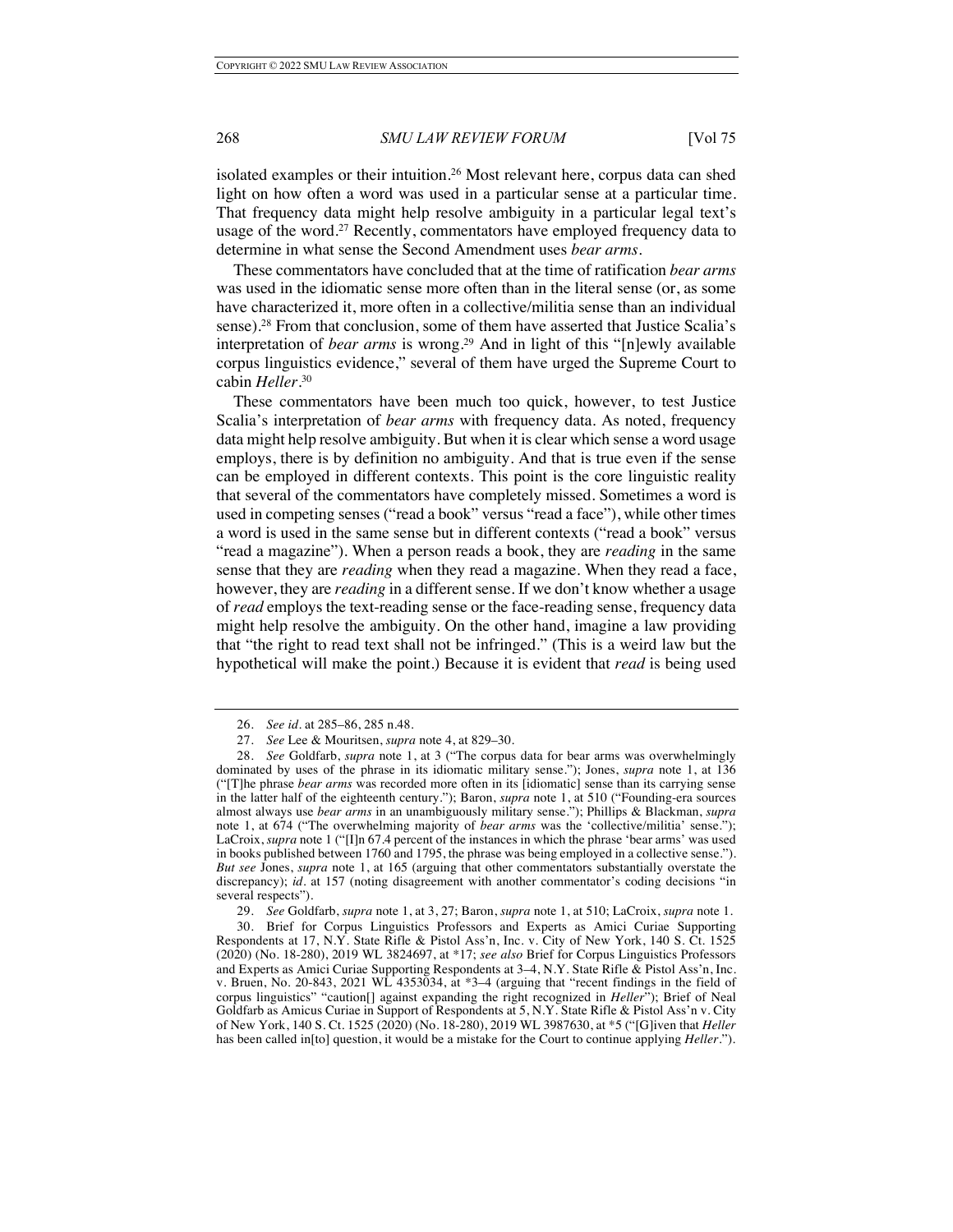in the text-reading sense, there is no ambiguity. And it would be a diversion to run a corpus search to determine in which *contexts* people most frequently read text. A corpus search might return more instances of people reading a book than reading a magazine, but that frequency data is irrelevant because both categories involve the text-reading sense and thus the provision encompasses both. It would be linguistic malpractice to suggest that reading magazines is unprotected because people read books more often. The question is simply whether someone is reading in the text-reading sense.

The terms *keep arms* and *bear arms* work the same way.31 *Keep arms* is straightforward—in the Second Amendment *keep arms* unambiguously carries a literal sense meaning to physically possess arms.<sup>32</sup> And it doesn't matter how often people kept arms in military contexts versus other contexts—just as a law's unqualified reference to reading text would encompass text-reading in all contexts, the Second Amendment's unqualified language protects all types of arms-keeping.33 Yet Dennis Baron and James Phillips & Josh Blackman compare usages of *keep arms* in military contexts versus nonmilitary contexts, and they do not rebut—or even acknowledge—the consensus that *keep arms* is unambiguous. <sup>34</sup> They skip step one (establish a degree of ambiguity) and botch step two (compare usage of the competing senses), and each of those errors is alone enough to make their analysis a red herring.

They make the same errors with respect to *bear arms*. Because the literal and idiomatic senses of *bear arms* are separate senses, frequency data arguably could

<sup>31.</sup> Justice Stevens asserted that *keep and bear arms* refers to a "unitary right," i.e., that *keep arms* and *bear arms* are not separate terms in the Amendment. District of Columbia v. Heller, 554 U.S. 570, 646 (Stevens, J., dissenting). But he provided no citation, and several commentators have conclusively refuted the assertion with corpus data. *E.g.*, Phillips & Blackman, *supra* note 1, at 660–64; Jones, *supra* note 1, at 159–60.

<sup>32.</sup> *See, e.g.*, *Heller*, 554 U.S. at 582 ("No party has apprised us of an idiomatic meaning of 'keep Arms.'"); *id.* at 650 (Stevens, J., dissenting) (not contesting that only one relevant sense of *keep arms* exists); Goldfarb, *supra* note 1, at 3 (*keep arms* is "literal").

<sup>33.</sup> The scope of that right and the *bear arms* right, and whether and how the rights secured by the Constitution are defeasible, are separate issues I do not address. As applied to the Second Amendment, those debates involve the meaning of the words *right* and *infringed*. My argument, by contrast, concerns the meaning of *keep and bear arms*.

<sup>34.</sup> *E.g.*, Baron, *supra* note 1, at 510 (asserting that *keep arms* occurred most frequently in a "military context" without attempting to establish that *keep arms* is ambiguous); *id.* at 513 (same); Josh Blackman & James C. Phillips, *Corpus Linguistics and the Second Amendment*, HARV. L. REV. BLOG (Aug. 7, 2018) [hereinafter Blackman & Phillips, *Corpus Linguistics and the Second Amendment*], https://blog.harvardlawreview.org/corpus-linguistics-and-the-second-amendment/ [https://perma.cc/CLK4-LLRL] (concluding that about half of coded uses referred to keeping arms in a "military context" without attempting to establish that *keep arms* is ambiguous); Phillips & Blackman, *supra* note 1, at 667–72 (examining frequency data with respect to uses in which "individuals stored . . . arms [that] they could use in . . . militia service" without attempting to establish that possessing arms for use in militia service is a distinct sense rather than a distinct context in which one can physically possess weapons); James C. Phillips & Josh Blackman, *The Mysterious Meaning of the Second Amendment*, THE ATLANTIC (Feb. 28, 2020), https://www.theatlantic.com/ideas/archive/2020/02/big-data-second-amendment/607186/

<sup>[</sup>https://perma.cc/79BN-FSUX] (asserting that in some founding-era documents "a person would keep arms for a collective, military purpose" and that "these documents support Justice Stevens's reading" without explaining why physical possession of weapons for a military purpose supports any sense of *keep arms* other than the literal sense described by Justice Scalia).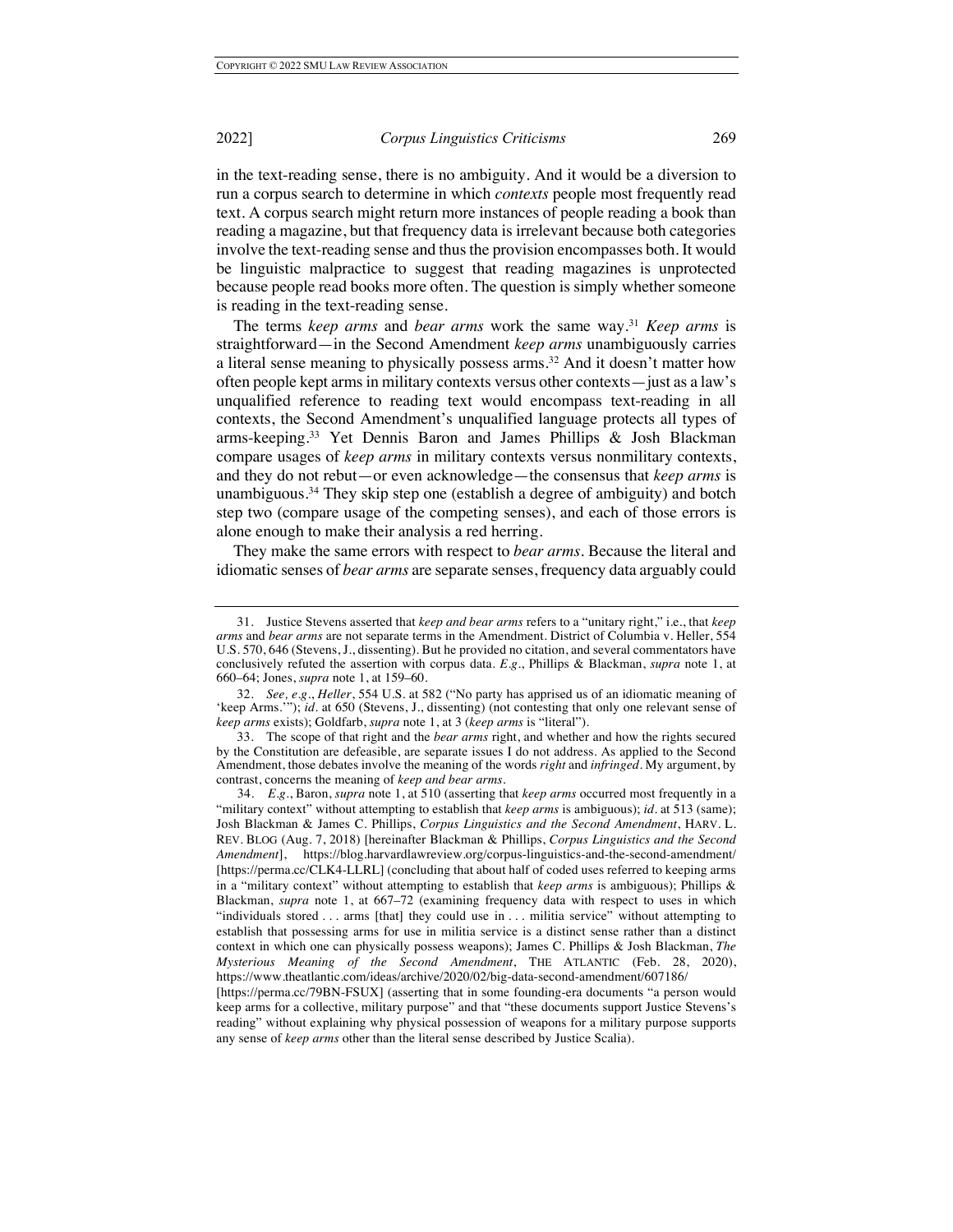be helpful if we don't know which one is being used. But suppose context makes clear that the Second Amendment uses the literal sense. Just like one can read a book or a magazine in the same sense of *read*, one can physically *bear arms* in different contexts—for self-defense, as part of a military exercise, and so on. But if a law protects the right to physically bear arms, and the law doesn't add a qualification such as "the right to bear arms *for purposes of* x," then it encompasses all types of physical arms-bearing.35 It doesn't matter whether people bore arms more often in a military context or a self-defense context; so long as something is an instance of physical arms-bearing, the *bear arms* term encompasses it. Before analyzing frequency data for *bear arms* as if it is relevant, therefore, a commentator must establish that ambiguity exists—that the usage plausibly might employ either of the two senses.

But most commentators criticizing Justice Scalia have skipped this step entirely. Recall that Justice Scalia described the idiomatic reading of *bear arms*  as absurd because it would mean that the Second Amendment protects a right to serve as a soldier. Justice Stevens had no answer, and indeed he ultimately did not even himself adopt the idiomatic reading. Before commentators can invoke frequency data as relevant, they must do the work Justice Stevens did not do demonstrate that the idiomatic reading is plausible in context.

Almost none of them, however, have even recognized this issue. Baron, for example, quotes Justice Scalia's *bear arms* conclusion and then states: "Justice Scalia was wrong: Founding-era sources almost always use bear arms in an unambiguously military sense."36 To begin with, Baron's analysis is fundamentally flawed because he conflates varying contexts with varying senses—though he claims that a military *sense* was most often used, his examination of corpus data addresses the proportion of uses in a "military *context*."37 Because one can physically carry weapons in a military context, no conclusion about the senses of *bear arms* can be drawn from Baron's study.38 But even accepting that the idiomatic sense was used more often than the literal sense, it doesn't follow that Justice Scalia was wrong. Baron invokes the presumption that a word's most common meaning is the meaning it carries in a statute,<sup>39</sup> but that presumption comes into play when an interpreter must decide between competing senses. Baron does not address Justice Scalia's argument

38. According to Josh Jones, in fact, "many" "instances of bear arms in the literal carrying sense . . . occurred in military contexts." Jones, *supra* note 1, at 161.

<sup>35.</sup> For this reason, to the extent the *Heller* majority stated that the Second Amendment protects arms-bearing only for purposes of confrontation, that too is wrong. At times Justice Scalia asserted that *bear arms* means "simply the carrying of arms," 554 U.S. at 589, but at other times he stated that *bear arms* "refers to carrying for a particular purpose—confrontation," *id.* at 584. He did not root that limitation (if he meant it as a limitation) in any originalist logic and instead cited only a 1998 judicial opinion and a 1998 dictionary. *Id.* And he himself articulated the refutation when citing founding-era phrases such as "bear arms . . . for the purpose of killing game" to address Justice Stevens's limitation on the right. If *bear arms* "means . . . the carrying of arms only for [confrontation], one simply cannot add 'for purpose of killing game.'" *Id.* at 589. "The right 'to carry arms [for confrontation] for the purpose of killing game' is worthy of the mad hatter." *Id.*

<sup>36.</sup> Baron, *supra* note 1, at 510.

<sup>37.</sup> *Id.* at 512 (emphasis added); *see also id.* at 511 ("military association").

<sup>39.</sup> Baron, *supra* note 1, at 516.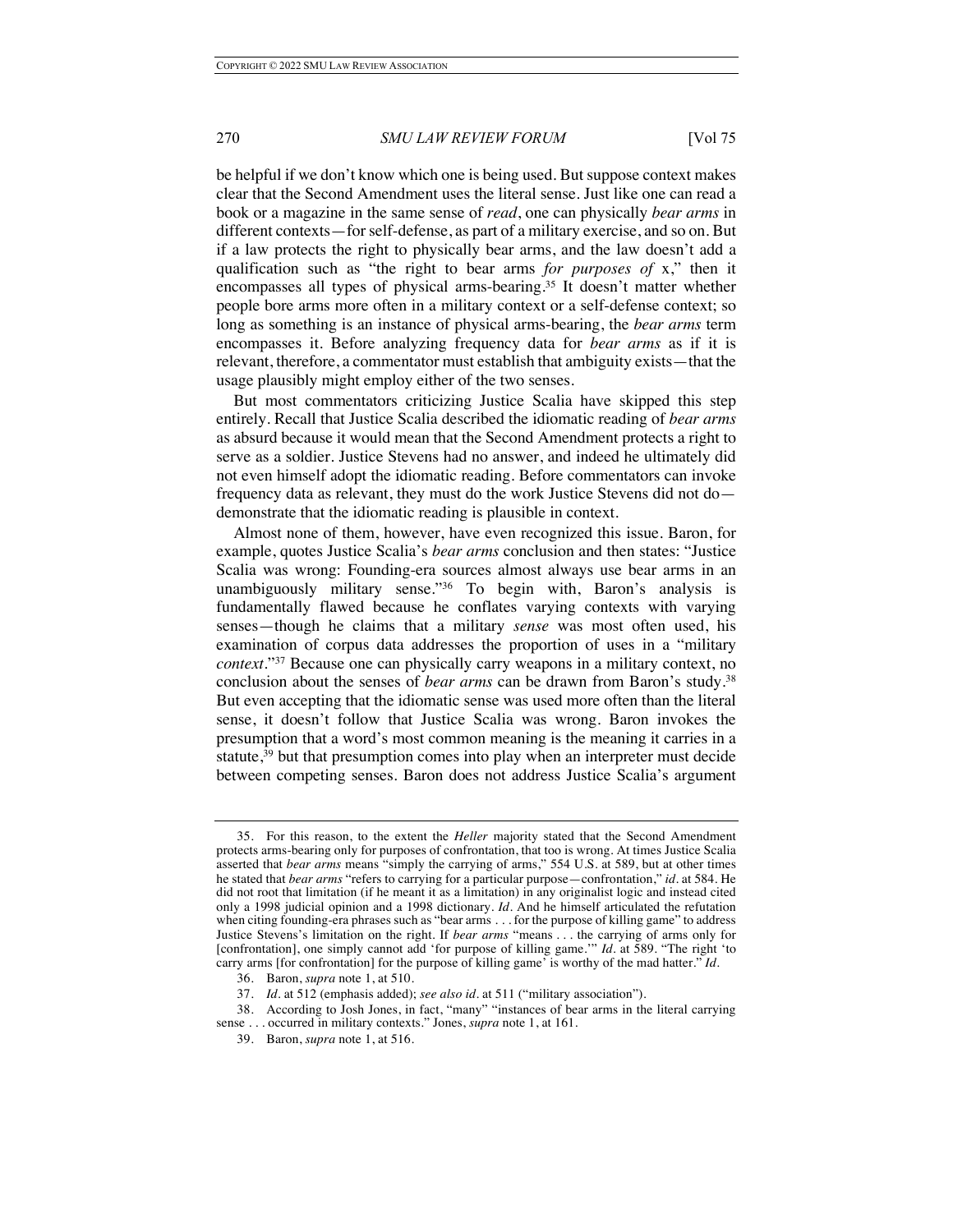that there are no competing senses here because the idiomatic reading is implausible.

Phillips & Blackman compare usages of *keep arms* and *bear arms* in a collective "sense" versus an individual "sense," but they do not provide a reason to think that any such senses existed.<sup>40</sup> Recall that a sense is a meaning of a word; lexicographers create separate dictionary definitions for each sense the word carries. Phillips & Blackman do not say what definitions they have in mind for the purported individual and collective senses. Perhaps they would describe respective meanings of *bear arms* as "to physically carry weapons by oneself" and "to physically carry weapons in a collective." But they provide no evidence that a lexicographer might reasonably have listed these as separate definitions under a *bear arms* entry. More likely, the lexicographer would have simply listed one definition, "to physically carry weapons," on the understanding that a thousand people physically carrying weapons are *bearing arms* in the same sense that one person physically carrying weapons is *bearing arms*. 41

All nine *Heller* justices, and the linguists they cited, certainly exhibited that view.42 Justice Stevens opened his dissent by observing: "The question presented by this case is not whether the Second Amendment protects a 'collective right' or an 'individual right'" because "[s]urely it protects . . . an individual right."43 (The majority concurred on that point, of course.) Justice Stevens never even mentioned the word *collective* when discussing the meaning of *bear arms* or *keep arms*. <sup>44</sup> Rather, Justice Stevens asserted that "[t]he term 'bear arms' is a familiar idiom" "meaning . . . 'to serve as a soldier, do military service, fight.'"45 Justice Scalia, on the other hand, thought that in the Second Amendment "'bear arms' means . . . the carrying of arms."46 No one contested that the literal and

<sup>40.</sup> *See* Phillips & Blackman, *supra* note 1, at 683. For *keep arms*, Phillips & Blackman used the categories (1) collective keeping arms for collective use; (2) individual keeping arms for collective use; (3) individual keeping arms for individual use; (4) collective keeping arms for individual use. *Id.* at 668–70. For *bear arms*, Phillips & Blackman used the categories (1) collective/military; (2) individual; and (3) both. *Id.* at 673.

<sup>41.</sup> While founding-era dictionaries did not define *bear arms*, they did define *bear*, and Phillips & Blackman do not point to a single entry defining *bear* as collective or individual. Samuel Johnson's Dictionary, for one, defines thirty-eight senses of the *bear* verb and none say anything about individuals versus collectives. *Bear*, SAMUEL JOHNSON'S DICTIONARY (1755), https://johnsonsdictionaryonline.com/views/search.php?term=bear [https://perma.cc/523J-ZYM6] (last visited June 4, 2022). Nor do modern entries for *bear arms. See, e.g.*, *Bear arms*, OXFORD LANGUAGES DICTIONARY, https://tinyurl.com/2p8d5w5w [https://perma.cc/3EQ5-T3K2] (last visited June 4, 2022).

<sup>42.</sup> *See* Jones, *supra* note 1, at 135–36 (observing that while some scholars "have focused on whether *bear arms* was used more often in 'military' or 'collective' contexts than 'individual' contexts," "the two camps delineated by the Court [are the literal sense and the idiomatic sense]").

<sup>43.</sup> District of Columbia v. Heller, 554 U.S. 570, 636 (2008) (Stevens, J., dissenting).

<sup>44.</sup> A control-f of *Heller* for *collective* returns no results under the dissent's heading *"To keep and bear Arms." See id.* at 646–52. The only mention of collective versus individual rights—in both the majority and the dissent—came when discussing a *different* phrase, *the right of the people*. *See id.* at 579–80 (majority opinion); *id.* at 645 (Stevens, J., dissenting).

<sup>45.</sup> *Id.* at 646 (Stevens, J., dissenting); *see also* Brief for Professors of Linguistics and English et al. as Amici Curiae Supporting Petitioners, District of Columbia v. Heller at 18, 554 U.S. 570 (2008) (No. 07-290), 2008 WL 157194, at \*18 ("The term 'bear arms' is an idiomatic expression that means 'to serve as a soldier, do military service, fight.'").

<sup>46.</sup> *Heller*, 554 U.S. at 589 (majority opinion).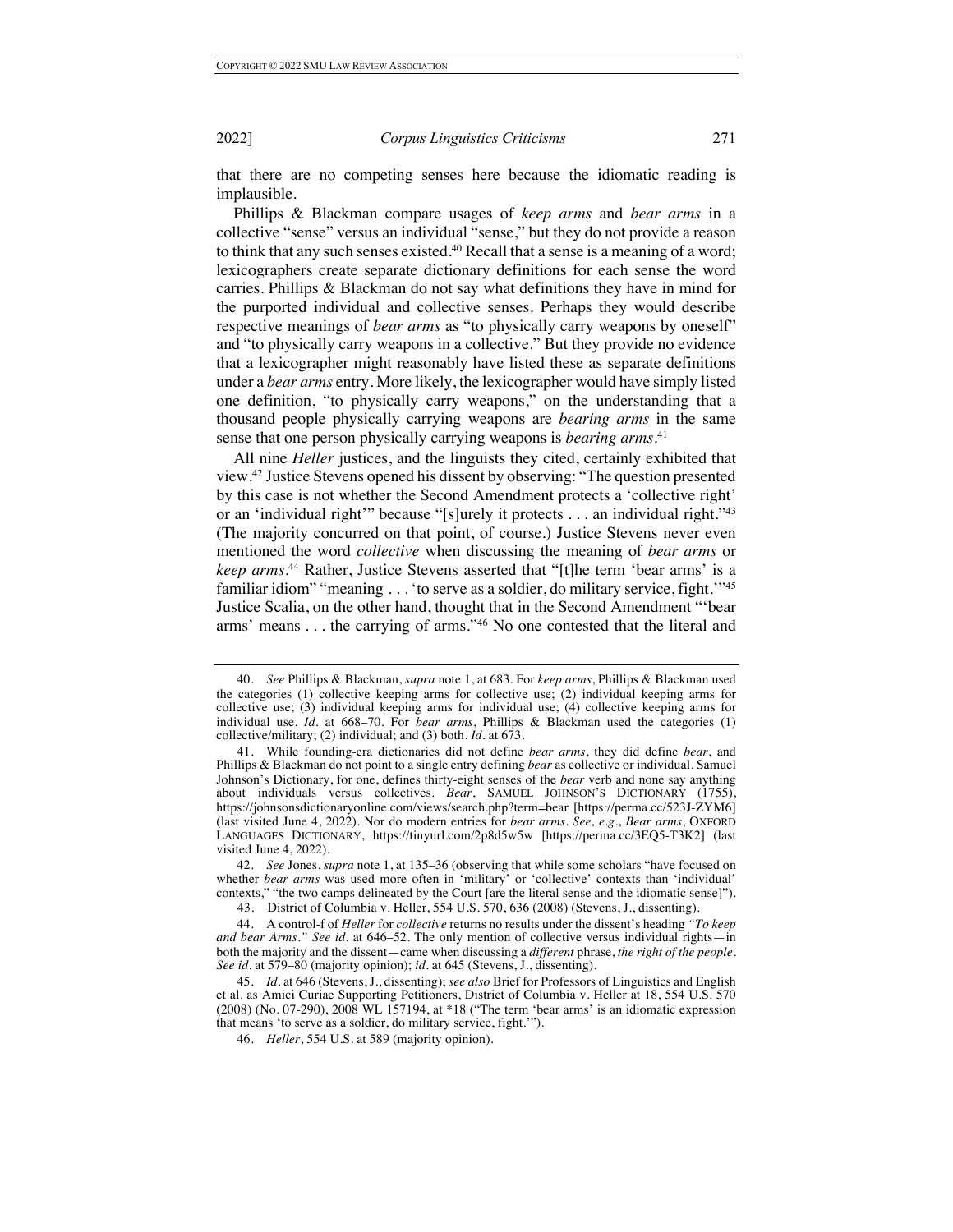idiomatic senses were in fact meanings of *bear arms* at the time of ratification, both justices cited dictionaries and usage establishing the existence of these senses, and no one suggested that any other sense of *bear arms* might be relevant. Nor did anyone suggest that there might be competing senses of *keep arms*. 47

Phillips & Blackman appear to recognize this issue, acknowledging that their coding categories "may reflect distinct senses, or they may [instead] reflect different contexts."48 But they do not seem to recognize the significance of that question—because ambiguity can exist only with respect to distinct senses, the fact that their coding categories do not reflect senses means that their frequency data is not probative of the meaning of *keep arms* or *bear arms*. They conclude that "Justice Stevens was more right than Justice Scalia about the predominant sense of *keep arms*,"49 but Justice Stevens didn't assert a competing sense of *keep arms*. <sup>50</sup> They also conclude that the "dominant sense of *bear arms* is [a] militia/collective meaning" on the ground that "most references to bearing arms in late eighteenth-century writings were in the military *context*," but that conflates senses and contexts. <sup>51</sup> Their coding would categorize as militia/collective a reference to someone physically carrying a weapon as part of a militia exercise, but that reference actually uses the literal sense of *bear arms*. <sup>52</sup> Alison LaCroix makes the same mistake, comparing usages of *bear arms* in a "collective sense" versus an "individual sense" without attempting to establish that those are senses.<sup>53</sup>

\* \* \*

Unlike Justice Stevens and the other commentators, Neal Goldfarb defends the position that the Second Amendment might use the idiomatic sense of *bear arms* and thus protect a right to serve as a soldier.<sup>54</sup> To his credit, he doesn't

<sup>47.</sup> *See id.* at 582 ("No party has apprised us of an idiomatic meaning of 'keep Arms.'"); *see also* Phillips & Blackman, *supra* note 1, at 629 (acknowledging that Justice Stevens "seems to contend that keeping arms was an 'individual' right").

<sup>48.</sup> Phillips & Blackman, *supra* note 1, at 672.

<sup>49.</sup> *Id.* at 678.

<sup>50.</sup> *See Heller*, 554 U.S. at 650 (Stevens, J., dissenting) (offering only an example of a particular *context* in which certain persons physically possessed arms, not a competing *sense*, by asserting that "a number of state militia laws in effect at the time of the Second Amendment's drafting used the term 'keep' to describe the requirement that militia members store their arms at their homes").

<sup>51.</sup> Phillips & Blackman, *supra* note 1, at 679 (emphasis added); *see also* Blackman & Phillips, *Corpus Linguistics and the Second Amendment*, *supra* note 34 (concluding that "the overwhelming majority of instances of 'bear arms' was in the military *context*" (emphasis added)).

<sup>52.</sup> *See* Jones, *supra* note 1, at 161 ("[M]any instances of *bear arms* in the literal carrying sense . . . occurred in military contexts.").

<sup>53.</sup> LaCroix, *supra* note 1.

<sup>54.</sup> Goldfarb, *supra* note 1, at 27 (describing his objective as establishing the existence of ambiguity as to whether in the Second Amendment *bear arms* carries "the military meaning that the Supreme Court rejected: 'to serve as a soldier, do military service, fight' or 'to wage war'"). Goldfarb perceives the *keep and bear arms* debate as between "gun-rights advocates" and "their opponents." Neal Goldfarb, *Regarding the Strength of the Corpus Evidence (and Noting Issues that the Evidence Doesn't Resolve)*, DUKE CTR. FOR FIREARMS LAW (July 13, 2021) [hereinafter Goldfarb, *Strength of Corpus Evidence*], https://firearmslaw.duke.edu/2021/07/regarding-thestrength-of-the-corpus-evidence-and-noting-issues-that-the-evidence-doesnt-resolve/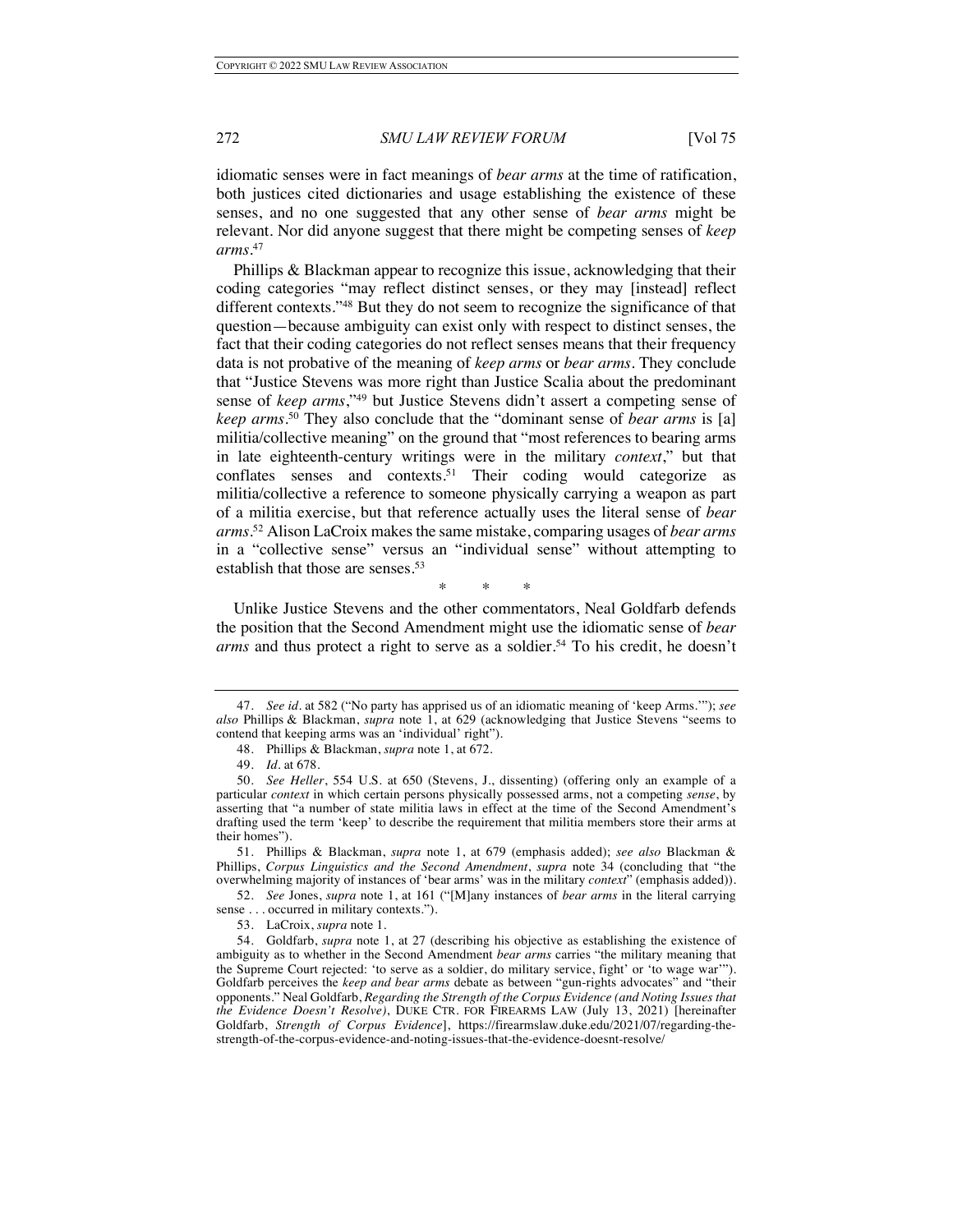make the other commentators' process mistakes. But his effort only highlights the idiomatic reading's untenability.

*First*, as Goldfarb concedes, because all agree that the Amendment's use of *keep arms* is literal, reading *bear arms* as idiomatic requires reading *arms* as carrying a different meaning in *keep . . . arms* than in *bear arms*. <sup>55</sup> Because it's extremely unusual for an English word usage to carry multiple senses simultaneously, and it's even rarer in a formal and carefully written legal document like the Constitution, the Supreme Court rightly has always held a strong presumption against interpretations that place multiple meanings on a single word usage.<sup>56</sup> And even worse, as Goldfarb further concedes, the idiomatic reading requires *arms* not merely to carry two senses at once but also to be simultaneously literal and idiomatic.<sup>57</sup> On the idiomatic reading, Justice Scalia memorably observed, *keep and bear arms* resembles the statement "He filled and kicked the bucket."58 That statement, with *bucket* carrying idiomatic and literal senses simultaneously, would be extremely irregular. Goldfarb does not name a single instance of anyone speaking a phrase like that even poetically, let alone in a formal legal document.<sup>59</sup> This problem alone is reason to reject the idiomatic reading of *bear arms*.

57. *See* Goldfarb, *supra* note 1, at 3 (acknowledging that his interpretation "requires that *arms* be understood as being simultaneously literal (as part of *keep arms*) and figurative (as part of *bear arms*)").

58. *Heller*, 554 U.S. at 587.

<sup>[</sup>https://perma.cc/9DVA-DWVU]. But the debate concerns a legal interpretive question, not gun policy.

<sup>55.</sup> Goldfarb, *supra* note 1, at 66.

<sup>56.</sup> *E.g.*, Cochise Consultancy, Inc. v. United States *ex rel.* Hunt, 139 S. Ct. 1507, 1512 (2019) ("all but the most unusual situations"); Reno v. Bossier Par. Sch. Bd*.*, 528 U.S. 320, 329 (2000) ("simply . . . untenable"); Gibbons v. Ogden, 22 U.S. 1, 194 (1824) ("unless there be some plain intelligible cause"). Goldfarb accuses the *Heller* majority of itself reading a term in the Massachusetts Constitution as carrying two meanings at once, but he is wrong. The Massachusetts Constitution provided that "[t]he people have a right to keep and to bear arms for the common defence." District of Columbia v. Heller, 554 U.S. 570, 601 (2008) (quotation marks omitted). The *Heller* majority noted that "if one gives a narrow meaning to the phrase 'common defence' this [provision] can be thought to limit the right to the bearing of arms in a state-organized military force." *Id.* at 601–02. Goldfarb asserts that under this interpretation, *arms* carries the literal and idiomatic meanings simultaneously. Goldfarb, *supra* note 1, at 67. But that is not true—on this interpretation, *arms* is literal at all times. The provision's limited scope results from an additional phrase ("for the common defence") that limits the right to physically carry weapons to a particular purpose. And the *Heller* majority did not adopt this interpretation in any event. *See* 554 U.S. at 601–02.

<sup>59.</sup> Goldfarb responds that his reading of *keep and bear arms* is less "awful" than *filled and kicked the bucket* because the *bear arms* idiom carries less idiomaticity than *kicked the bucket* (i.e., it is more closely related to its literal sense). Goldfarb, *supra* note 1, at 61–63. But that proves far too little—it establishes at most only that Goldfarb's reading of *keep and bear arms* is somewhat less grotesque than *filled and kicked the bucket*, not that it is permissible. And it is not permissible. As one commentator observes in an article otherwise critical of *Heller*, "[e]ven weak idioms can't be used idiomatically and literally at the same time." Jeffrey Kaplan, *Unfaithful to Textualism*, 10 GEO. J.L. & PUB. POL'Y 385, 422 (2012) (citing linguistic scholarship). Goldfarb's discussion makes the point. Apparently unable to find even one clear example of a person actually using a word both literally and idiomatically at the same time, Goldfarb creates two hypothetical examples: (1) by recording her sale of books in a spreadsheet, "Chris both sold and kept the books"; and (2) "Chris and Charles went outside to enjoy and shoot the breeze" on a nice day. Goldfarb, *supra*  note 1, at 63*.* As Goldfarb admits, "these come off as rather contrived." *Id.* They could be taught at draftsmanship school only as writing to avoid at all costs.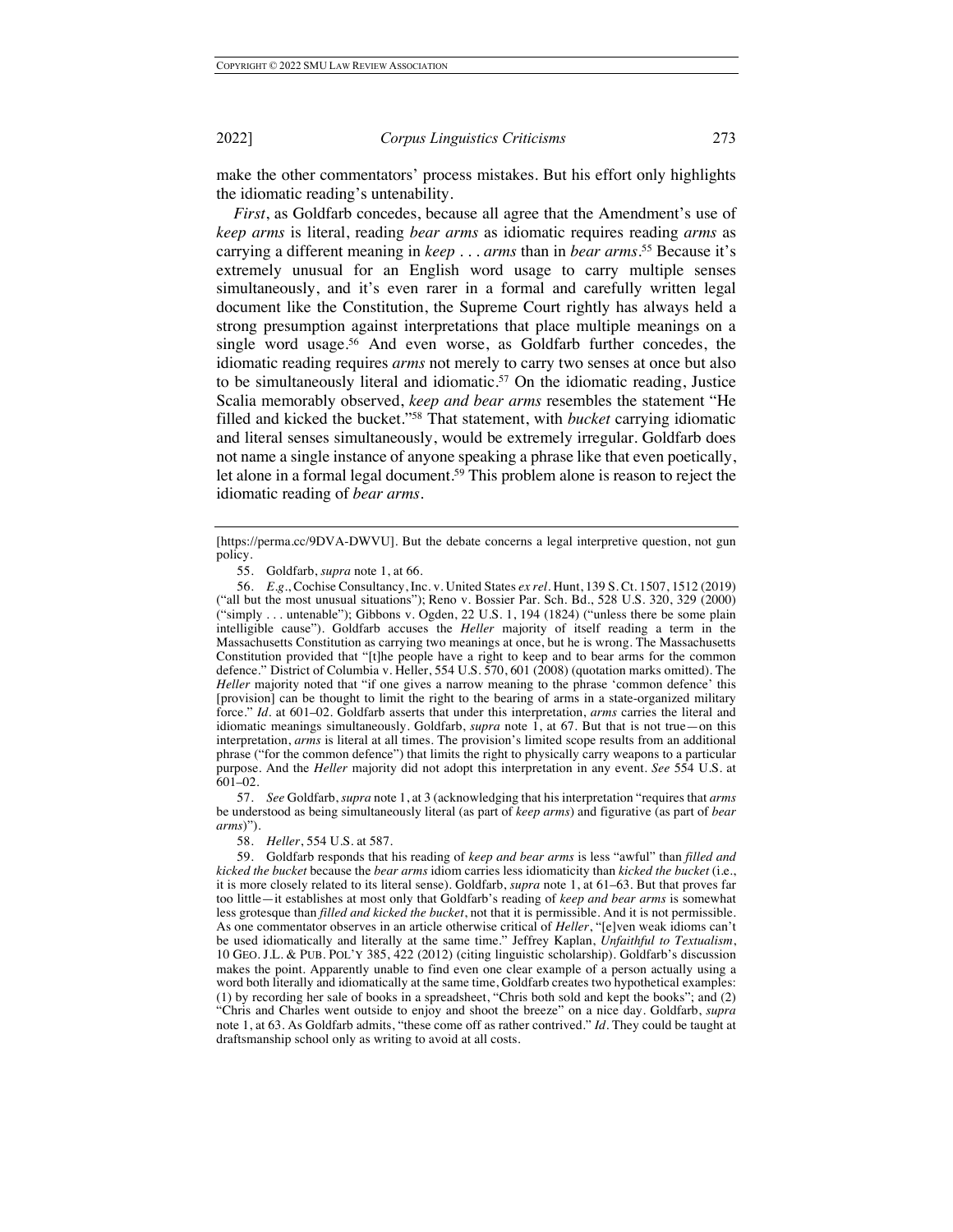*Second*, Goldfarb also concedes that the idiomatic reading requires an interpretation of *the people* that violates the presumption that when a law uses the same word multiple times the word carries a consistent meaning across the multiple usages.60 As Justice Scalia observed, every other reference to *the people* in the Constitution refers to all members of the political community.61 But if the Second Amendment protects a right to serve as a soldier, Goldfarb explains, its reference to *the people* must refer only to those eligible for military service.<sup>62</sup> That the idiomatic reading requires *the people* to mean something different in the Second Amendment than everywhere else in the Constitution—not to mention that it requires reading *the people* as "the people eligible for military service" instead of "the people"—is another strike against it.<sup>63</sup>

*Third*, many founding-era state constitutions protected the people's "right to bear arms for the defence of themselves and the state" or "the defence of himself and the state."64 Goldfarb surprisingly excluded these language uses from his dataset,65 but they are by a long shot the *most* relevant because they each come

64. *See Heller*, 554 U.S. at 585 n.8 (quoting nine state constitutions). Another clear example of the literal *bear arms* in a founding-era constitutional context is a proposal by the Pennsylvania Antifederalists: "That the people have a right to bear arms for the defence of themselves and their own State, or the United States, or for the purpose of killing game." *Ratification of the Constitution by the States: Pennsylvania*, *in* 2 THE DOCUMENTARY HISTORY OF THE RATIFICATION OF THE CONSTITUTION 597–98 (Merrill Jensen ed., 1976). A person bearing arms to kill game is physically carrying a weapon, not serving as a soldier or waging war.

65. Goldfarb, *supra* note 1, at 35. Goldfarb attempts to justify this coding decision by asserting that we shouldn't assume that *bear arms* in the Second Amendment was "understood in the same way as the use of the [term] as modified in the state provisions [with the phrase *in defence of himself/themselves*]." Goldfarb, *Strength of Corpus Evidence*, *supra* note 54. But as Goldfarb surely would acknowledge, confidence that a use carries the same meaning as the language being interpreted is not a condition for inclusion in a corpus dataset. The relevant question for coding is simply in what sense the state constitutional provisions used *bear arms*, and far from obscuring that question, the inclusion of *in defence of himself/themselves* illuminates it. And Goldfarb's exclusion of state constitutional provisions is all the more surprising because *none* of the uses in his dataset mirror the Second Amendment's language. *See id.* ("Relying on the text that was ultimately adopted as the Second Amendment would obviously amount to begging the question.").

<sup>60.</sup> Goldfarb, *supra* note 1, at 56; WILLIAM N. ESKRIDGE JR., INTERPRETING LAW 108 (2016) ("In our legal system, interpreters traditionally assume that identical words used in different parts of the same [legal document] are intended to have the same meaning." (internal quotation marks omitted)).

<sup>61.</sup> *Heller*, 554 U.S. at 580.

<sup>62.</sup> Goldfarb, *supra* note 1, at 56.

<sup>63.</sup> Akhil Amar argues that *the people* did mean something different in the Second Amendment, observing that on Justice Scalia's interpretation the Amendment was designed to read: "A well-regulated militia being necessary to the security of a free state, the right of persons—most of whom are not in the militia, have never been in the militia, and can never be in the militia—to keep and bear arms shall not be infringed." Akhil Amar, Heller*,* HLR*, and Holistic Legal Reasoning*, 122 HARV. L. REV. 145, 167 (2008). Amar argues that such a reading "begins to border on non sequitur," and that the correct reading is to interpret *people* as a synonym for *militia*. *Id.* at 167–68. But Amar's analysis erroneously assumes that a law's scope must correspond with precision to the mischief that prompted its enactment. Imagine a hypothetical Fourteenth Amendment: "Discrimination against Black people being an abhorrent stain on our country's history, no state shall deny to any person within its jurisdiction—most of whom are not Black, have never been Black, and can never be Black—the equal protection of the laws." There is nothing remotely strange about this hypothetical provision even though the introductory clause refers to a subset of the population while the operative clause protects the entirety of the population. Legal prohibitions "often go beyond the principal evil to cover reasonably comparable evils." Oncale v. Sundowner Offshore Servs., 523 U.S. 75, 79 (1998).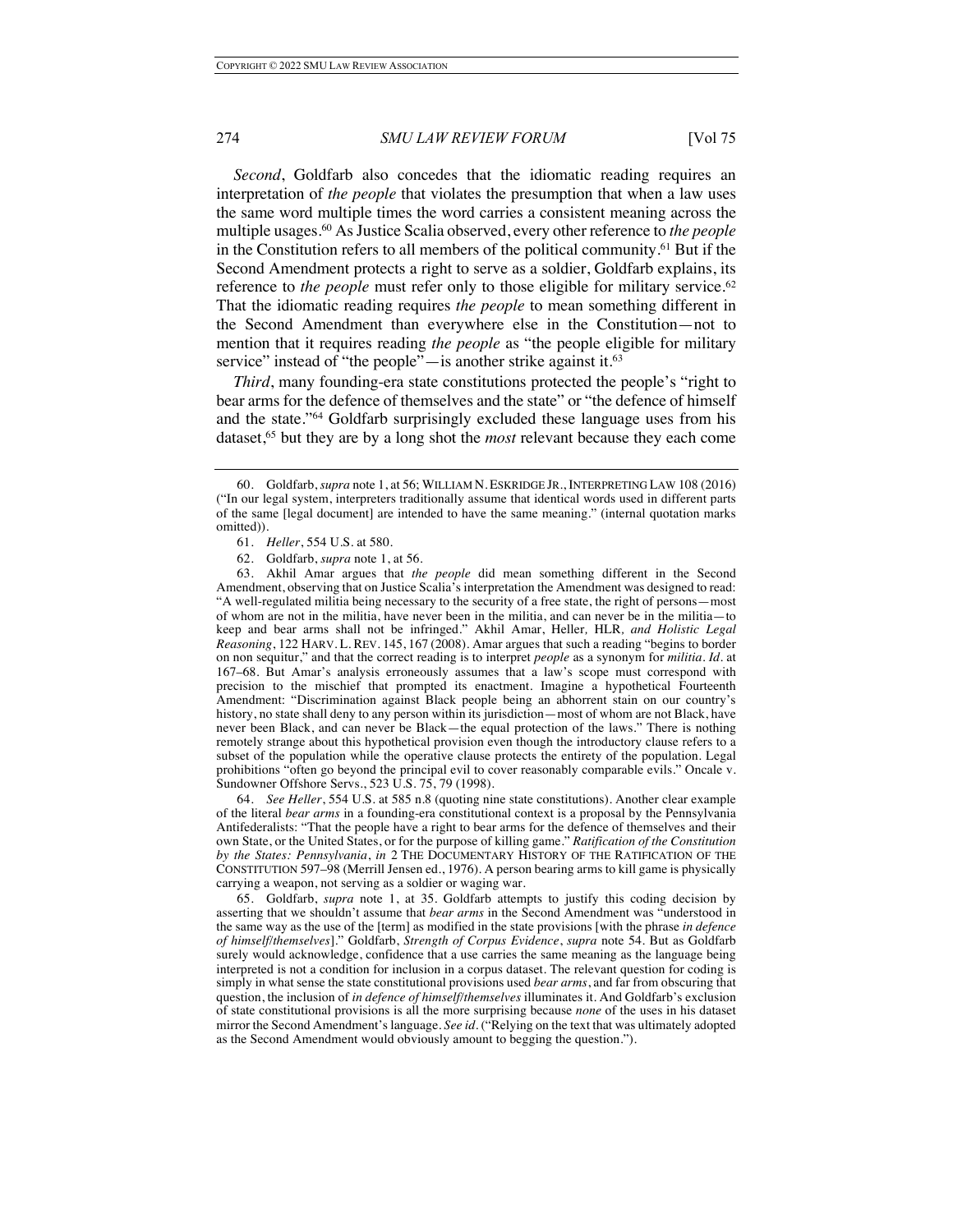in the same type of document—a founding-era American constitution—as the *bear arms* language at issue. That is particularly important here given that the purported ambiguity is between literal and idiomatic senses, because people are more likely to speak figuratively in literature or conversation than in a formal legal document that protects rights and imposes obligations.<sup>66</sup> And as Justice Stevens recognized, the state constitutions employ *bear arms* in its literal sense—those bearing arms for the defense of themselves are not serving as soldiers.67 Because it's very unlikely that the U.S. Constitution uses *bear arms*  in a sense different from the one used by every founding-era state constitution that mentioned the right, the idiomatic reading fails for this reason as well.

*Fourth*, Justice Scalia probably was correct that a right to serve as a soldier would be absurd—imagine a citizen suing the government after being refused enlistment. Goldfarb does not offer even the beginning of an explanation of the scope of such a right or how it would coexist with congressional and state power over militias and Congress's power to raise armies.<sup>68</sup> Instead, he argues that his reading does not carry absurd implications by citing founding-era statements purportedly showing that citizens did indeed have "a right . . . to arm themselves so that they might participate in a militia."<sup>69</sup> But that is not a right to serve as a soldier; it is a right to physically (literally) possess and carry weapons for a particular purpose. Unsurprisingly, then, the founding-era statements Goldfarb cites likely use the literal sense of *bear arms*. They refer to, for example, a right to bear arms "in defense of [the] country," "for the publick defense," and "for the common defense."70 As noted, many founding-era state constitutional provisions contained analogous wording—"for the defence of . . . the state" and as noted, those provisions clearly used the literal sense of *bear arms*. And a right to physically carry weapons in case needed for the common defense is not absurd—indeed, that is what Justice Stevens would have held the Amendment protects, and he picked that holding *because* such a right plausibly could exist.

<sup>66.</sup> *See* ANTONIN SCALIA & BRYAN A. GARNER, READING LAW 170 (2012) ("The preparation of a legal instrument has traditionally been seen as a solemn and deliberative act that requires verbal exactitude.").

<sup>67.</sup> *See Heller*, 554 U.S. at 642 (Stevens, J., dissenting) (state constitutions protected "civilian uses" of arms such as "hunting or personal self-defense"). Goldfarb too grants that the state constitutions unambiguously use the literal sense of *bear arms* with respect to "defense of himself" and "defense of themselves." *See* Goldfarb, *supra* note 1, at 29 (concluding that the provisions protecting a person's right to bear arms in "defense of himself and the state" unambiguously use the literal sense of *bear arms* with respect to "defense of himself"); *id.* at 67 ("I'll give the [*Heller*] Court the benefit of the doubt" that the provisions protecting a person's right to bear arms in "defense of themselves" also used the literal sense). Goldfarb argues that *bear arms* is nonetheless idiomatic with respect to "defense of . . . the state," *id.* at 67, but that once again leaves him with a usage (this time *bear arms*) that is simultaneously literal and idiomatic. The much more natural reading is that "bear arms in defense of himself and the state" simply means "carry weapons in defense of himself and the state."

<sup>68.</sup> *See* Goldfarb, *supra* note 1, at 60 (dismissing "the question of what such a right would entail" as not "relevant").

<sup>69.</sup> *Id.* at 53 (quotation marks omitted).

<sup>70.</sup> *Id.* at 54.